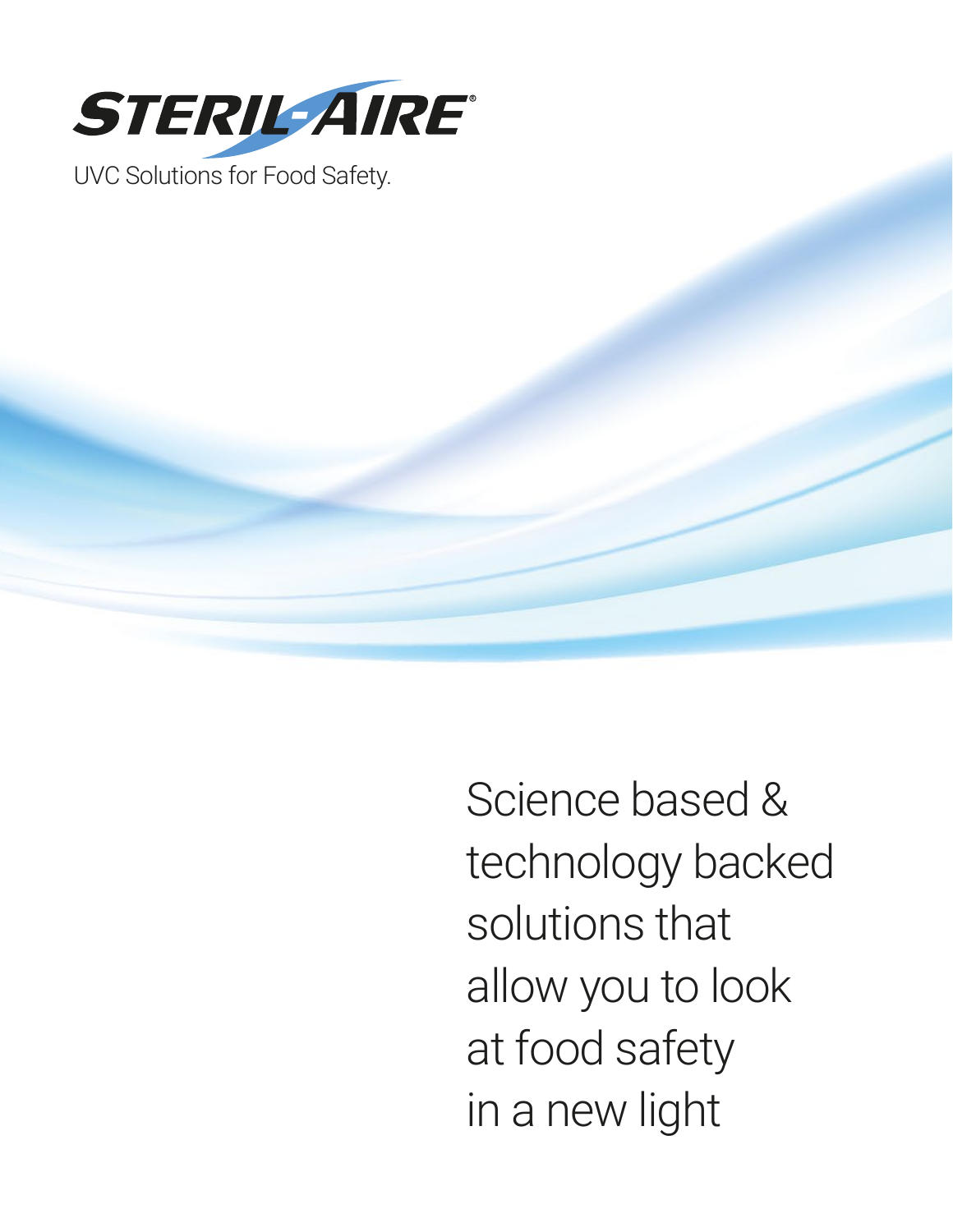# Steril-Aire Shines a New Light on Food Safety

Steril-Aire's proven, multi-patented UVC technology controls microbes that can contaminate food products and processes, increasing shelf life and profitability by providing continuous, non-chemical decontamination of food surfaces and the surrounding environment.

Approved by the USDA and FDA for surface decontamination, germicidal UVC technology provides a cost-effective method to enhance food safety. By continuously cleaning HVAC coils and Air Makeup Systems (AMUs), the UVC Emitters provide ongoing protection from mold and organic buildup, destroy airborne bacteria and viruses, saving utility and maintenance costs while improving overall air quality.

Steril-Aire's germicidal UVC Emitters prevent mold, bacteria, yeast and viruses from contaminating food, meat and beverage products from the preparation of raw materials through processing, curing, packaging, transportation and storage. Steril-Aire's UVC Emitters are ideal for surface disinfection, tumbling drums, conveyor and shaker systems, commercial refrigeration and other food processing equipment.

Only Steril-Aire's UVC Emitters deliver the high output needed in cold, moving air environments found in processing lines and air conditioning systems without producing ozone or secondary emissions.

#### **The Benefits of Steril-Aire's UVC Emitters:**

- Delivers 99.9% surface "kill" rates on pathogens
- Reduces or eliminates mild and fungal Volatile Organic Compounds (VOCs) that emanate from HVAC systems
- Delivers continuous protection with no "per pound" processing charges
- USDA and FDA approved for surface contamination
- No labeling requirement
- Reduces HVAC energy costs by up to 15%
- Eliminates corrosive coil cleaning extending equipment life
- Increases profits

#### **The Applications**

- Surface Disinfection
- Raw Material Decontamination
- Storage Rooms
- Packaging & Filling Stations
- Commercial Refrigeration
- Air Treatment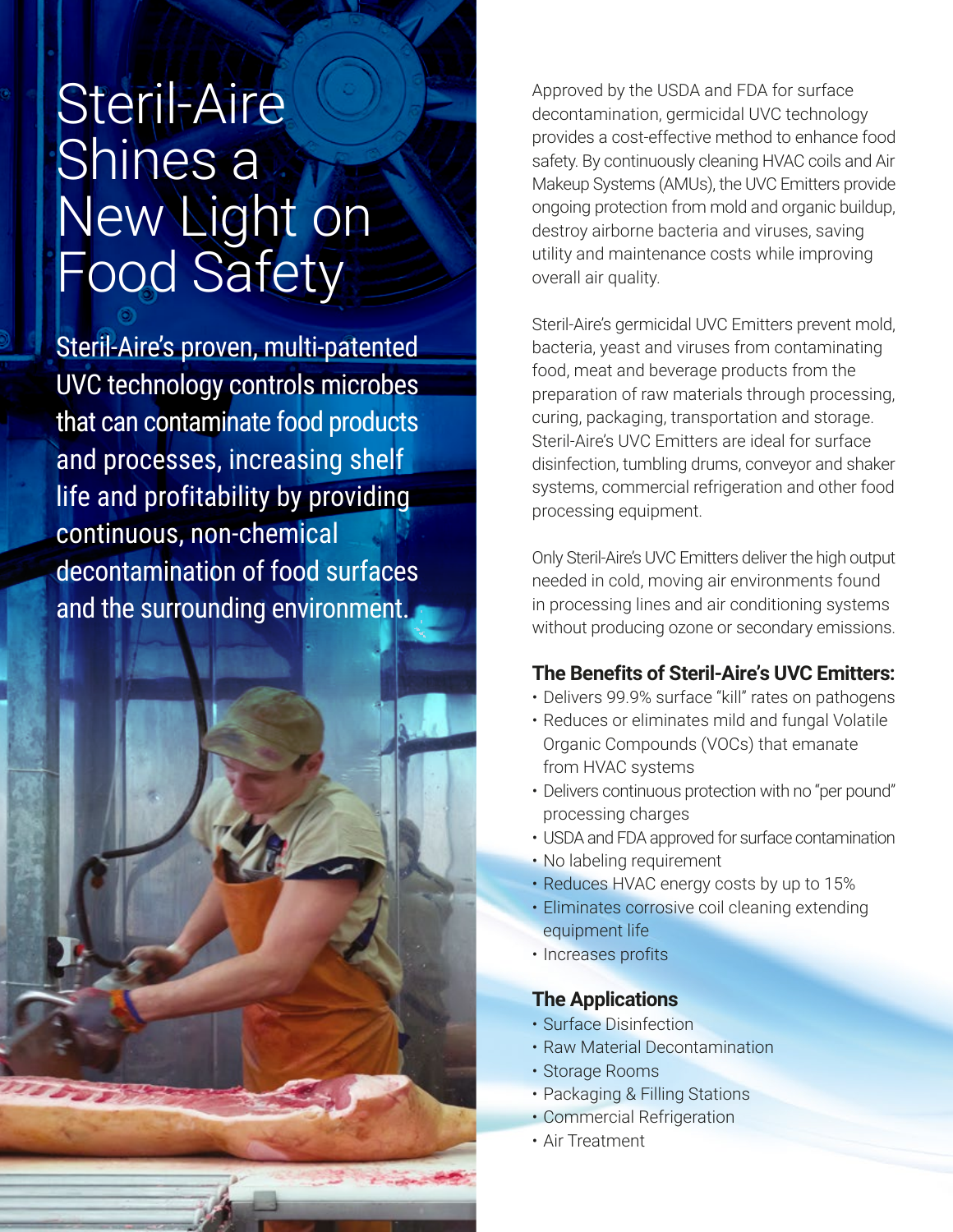# Commercial Products

### **Enhanced Single Ended Series**

### **Rapid Install Kit® (RIK)**

- Factory pre-wired for ease of ordering and quick, easy installation
- Available for ESE Series UVC Emitters 12" to 61"

### **Enhanced Single Ended (ESE)**

- For interior installed fan coils, heat pumps, unit ventilator, packaged AHU's, terminal units and ductwork
- Available in 12, 16, 20, 24, 30, 36, 42, 50 & 61 inch Emitter lengths
- Universal power supply 120-277 V, 50/60 Hz

### **Enhanced UVC Kit (EUVC)**

- For indoor air handlers with coils up to 122 inches with dual access, fan coils, packaged systems, heat pumps and unit ventilator systems.
- Available in 12, 16, 20, 24, 30, 36, 42, 61 inch Emitter lengths
- Universal power supply 120-277 V, 50/60Hz

# Specialty Products

### **Sleeved Emitters**

- Shatter-resistant, plastic-sheathed Emitters
- Ideal for mold and microbial control in processing applications
- Encapsulates the tube to prevent glass contamination
- Industrial Grade

### **Steril-Wand**

- For surface decontamination in commercial and residential applications
- Portable hand-held device
- Available in 24-inch Emitter length
- 120 V and 230 V, 50/60 Hz

## Customizable Solutions

### **Hanging Refrigeration Units**

- Installation designs for multiple sized units
- Custom Shrouds to protect workers below
- Saves energy by restoring original efficiency of the unit
- Moisture resistant

### **UVC Application Equipment (Through Authorized Partners)**

- Shakers and Conveyors
- Light Tunnels
- Spinning Drums
- Custom Machines Made to Order